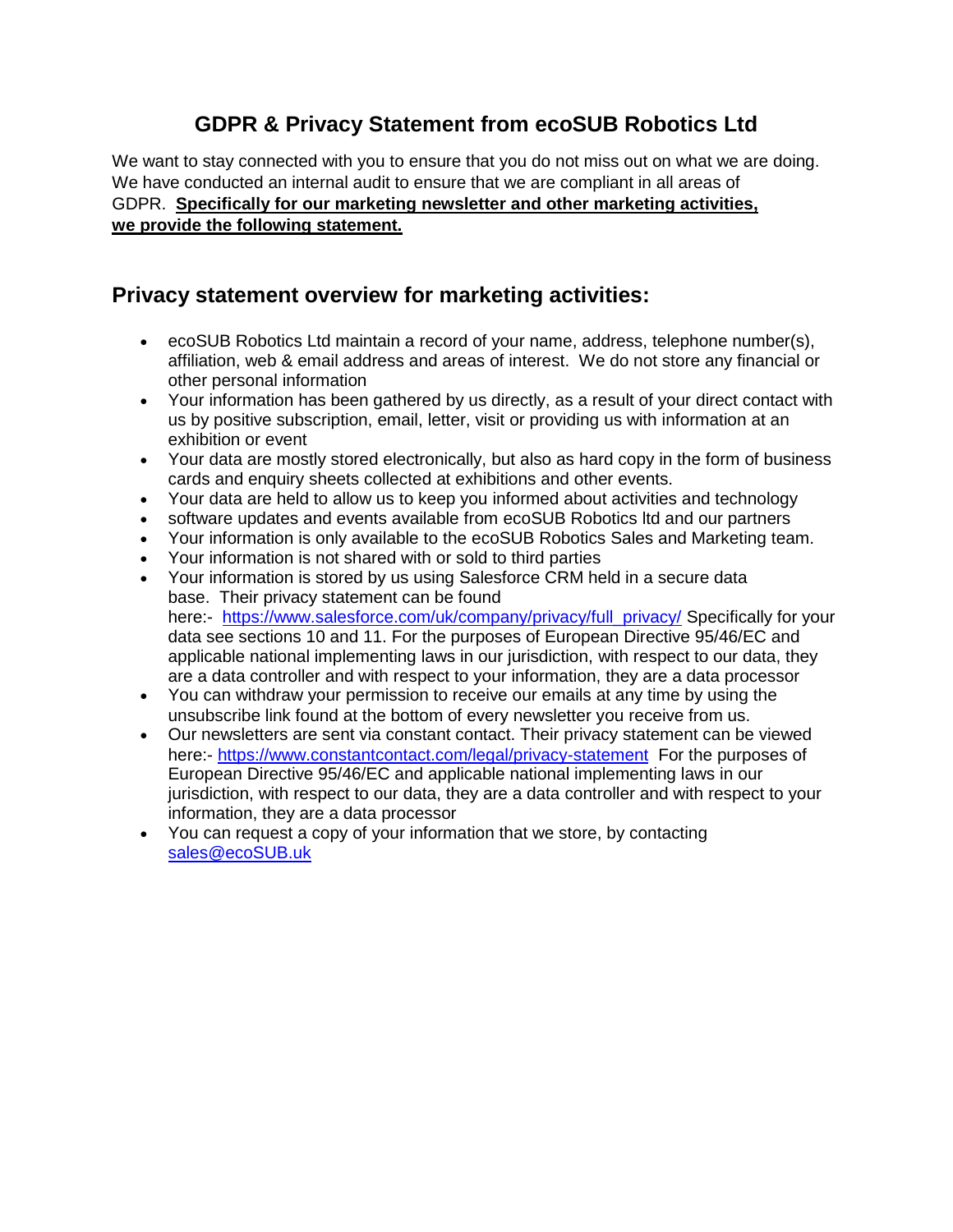## **Detailed Privacy Policy:**

## **This policy additionally covers our interactions with customers and suppliers.**

ecoSUB Robotics Ltd. ("we", "us" or "our" in this privacy policy) are committed to protecting and respecting your privacy.

This policy and any other documents referred to on it sets out the basis on which any personal data we collect from you, or that you provide to us, will be processed by us. Please read the following carefully to understand how we will look after your personal data when you visit our website, and interact with us, and to tell you about your privacy rights and how the law protects you. Please note, that this document covers PERSONAL DATA ONLY relating to an individual.

This privacy notice aims to give you information on how we collect and processes your personal data through your use of this website, including any data you may provide through this website when you sign up to our newsletter, enquire about a product or service or take part in a competition. This privacy notice also applies when you provide data to us in person or via other means such as email.

This privacy notice does not apply to the processing of data relating to our recruitment or our employees. The processing of such data is governed by privacy statements applicable to those purposes, please read these privacy statements if they are relevant to you. This website is not intended for children and we do not knowingly collect data relating to children via this website.

It is important that you read this privacy notice together with any other privacy notice or fair processing notice we may provide on specific occasions when we are collecting or processing personal data about you so that you are fully aware of how and why we are using your data. This privacy notice supplements the other notices and is not intended to override them.

## **CONTACTING US**

For the purpose of the General Data Protection Regulation (GDPR) the **DATA CONTROLLER** is ecoSUB Robotics Ltd.

If you have any questions about this privacy notice, including any requests to exercise your legal rights, please contact the data compliance manager using the details set out below.

#### **The Managing Director**

ecoSUB Robotics Ltd Unit 16 Camberley Business Centre **Bracebridge Camberley** GU15 3DP

You have the right to make a complaint at any time to the Information Commissioner's Office (ICO), the UK supervisory authority for data protection issues [\(www.ico.org.uk\)](http://www.ico.org.uk/). We would, however, appreciate the chance to deal with your concerns before you approach the ICO so please contact us in the first instance.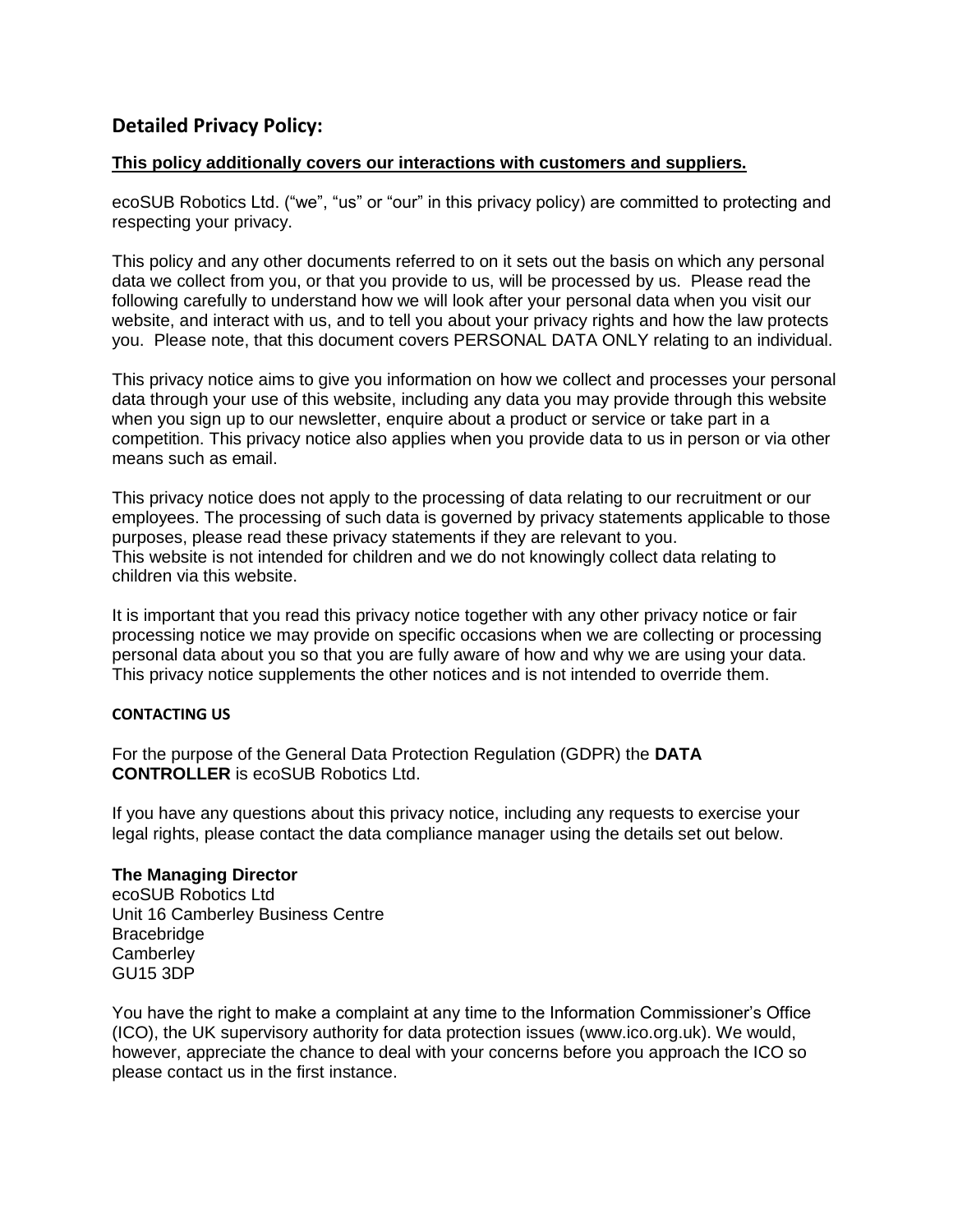## **YOUR DUTY TO INFORM US OF CHANGES**

It is important that the personal data we hold about you is accurate and current. Please keep us informed if your personal data changes during your relationship with us.

Our site may, from time to time, contain links to and from the websites of our partner networks, third party representatives and affiliates. If you follow a link to any of these websites, please note that these websites have their own privacy policies and that we do not accept any responsibility or liability for these policies. Please check these policies before you submit any personal data to these websites.

### **INFORMATION WE MAY COLLECT FROM YOU**

Personal data, or personal information, means any information about an **individual** from which that person can be identified. It does not include data where the identity has been removed (anonymous data) or information relating to companies or other similar entities.

We *may* collect, use, store and transfer the following data about you:

Identity Data - includes first name, last name, username or similar identifier, Contact Data - includes billing address, delivery address, email address and telephone numbers, for customers and suppliers

Financial Data - includes bank account and payment card details for customers and suppliers Transaction Data - includes details about payments to and from you and other details of products and services you have purchased from us or we from you. These data are not gathered via this web site

Technical Data - includes internet protocol (IP) address, browser type and version, time zone setting and location, browser versions, operating system and platform and other technology on the devices you use to access this website

Profile Data - includes your purchases or orders made by you, your interests, preferences, feedback and survey responses

Usage Data - includes information about how you use our website, products and services. Marketing and Communications Data includes your preferences in receiving marketing from us and our third parties and your communication preferences.

We may also collect, use and share aggregated data such as statistical or demographic data for any purpose. Aggregated data may be derived from your personal data but is not considered personal data in law as this data does not directly or indirectly reveal your identity. For example, we may aggregate your Usage Data to calculate the percentage of users accessing a specific website feature. However, if we combine or connect aggregated data with your personal data so that it can directly or indirectly identify you, we treat the combined data as personal data which will be used in accordance with this privacy notice.

We do not collect any Special Categories of Personal Data about you (this includes details about your race or ethnicity, religious or philosophical beliefs, sexual orientation, political opinions, trade union membership, information about your health and genetic and biometric data). Nor do we collect any information about criminal convictions and offences.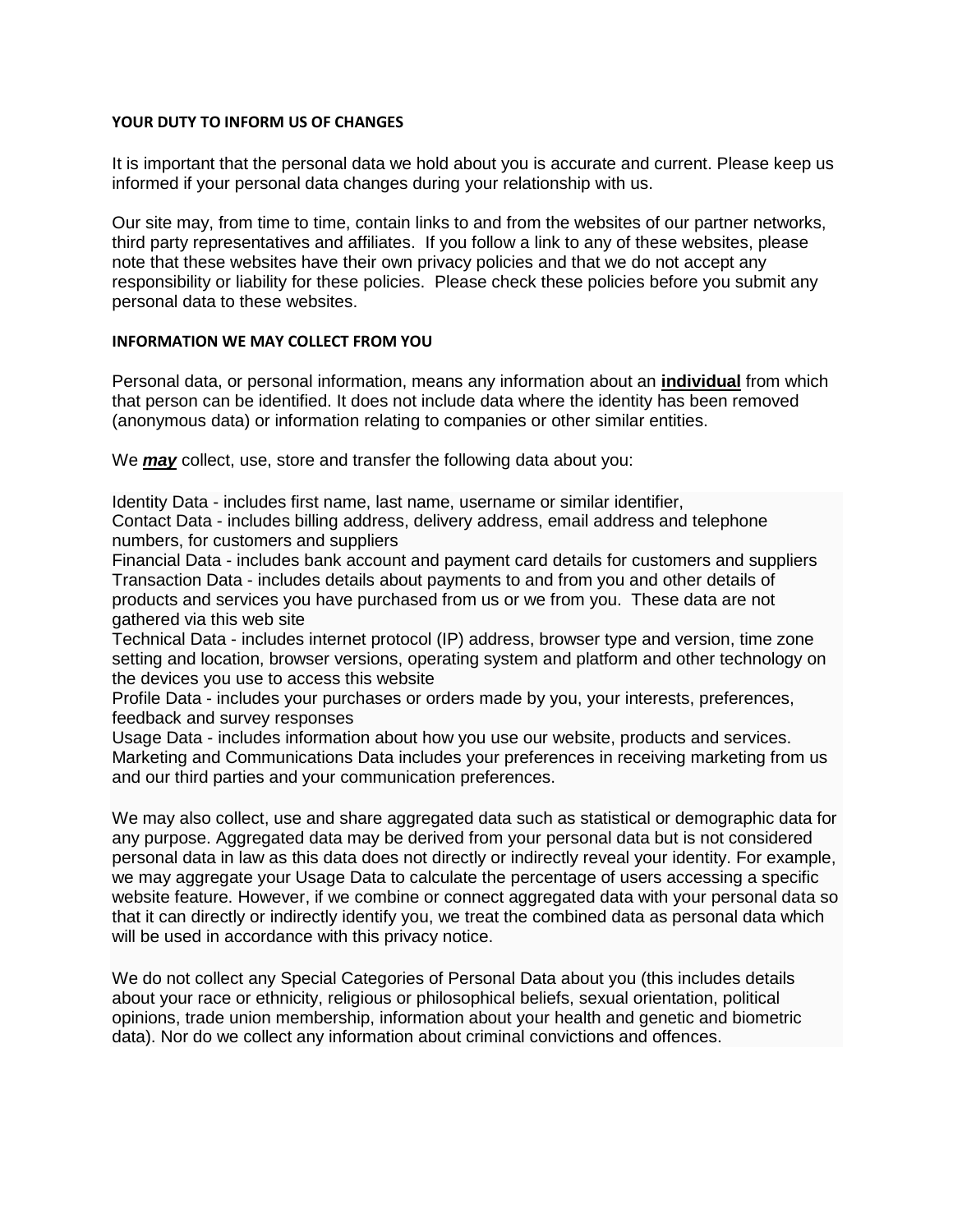## **IF YOU DO NOT PROVIDE PERSONAL DATA**

Where we need to collect personal data by law, or under the terms of a contract we have with you and you fail to provide that data when requested, we may not be able to perform the contract we have or are trying to enter into with you (for example, to provide you with goods or services). In this case, we may have to cancel a product or service you have with us but we will notify you if this is the case at the time.

## **HOW WE COLLECT YOUR PERSONAL DATA**

We use different methods to collect data from and about you including through:

Direct interactions - You may give us your identity, contact and financial data by filling in forms or by corresponding with us by post, phone, email or otherwise. This includes personal data you provide when you

- apply for our products or services;
- interact on our website;
- subscribe to our service or publications;
- request marketing materiel to be sent to you;
- enter a competition, promotion or survey; or if you provide us with feedback.

Automated technologies or interactions - As you interact with our website, we may automatically collect Technical Data about your equipment, browsing actions and patterns. We collect this personal data by using cookies, server logs and other similar technologies. We may also receive Technical Data about you if you visit other websites employing our cookies.

Third parties or publicly available sources - We may receive personal data about you from various third parties and public sources as set out below:

- Analytics providers such as Google, LinkedIn, Twitter, YouTube, Facebook based outside the EU;
- Advertising networks such as Google, LinkedIn, Twitter based outside the EU; and Search information providers such as Google, LinkedIn, based outside the EU.
- Identity and Contact Data for due diligence and credit checks from data service providers such as Experian and Dun & Bradstreet based inside and outside the EU.
- Identity and Contact Data from publicly availably sources such as Companies House based inside the EU.

## **HOW WE USE YOUR PERSONAL DATA**

We will only use your personal data when the law allows us to. Most commonly, we will use your personal data in the following circumstances:

- Where we need to perform the contract we are about to enter into or have entered into with you.
- Where it is necessary for our legitimate interests (or those of a third party) and your interests and fundamental rights do not override those interests.
- Where we need to comply with a legal or regulatory obligation.
- If you have not retracted your consent for us to send you marketing materials.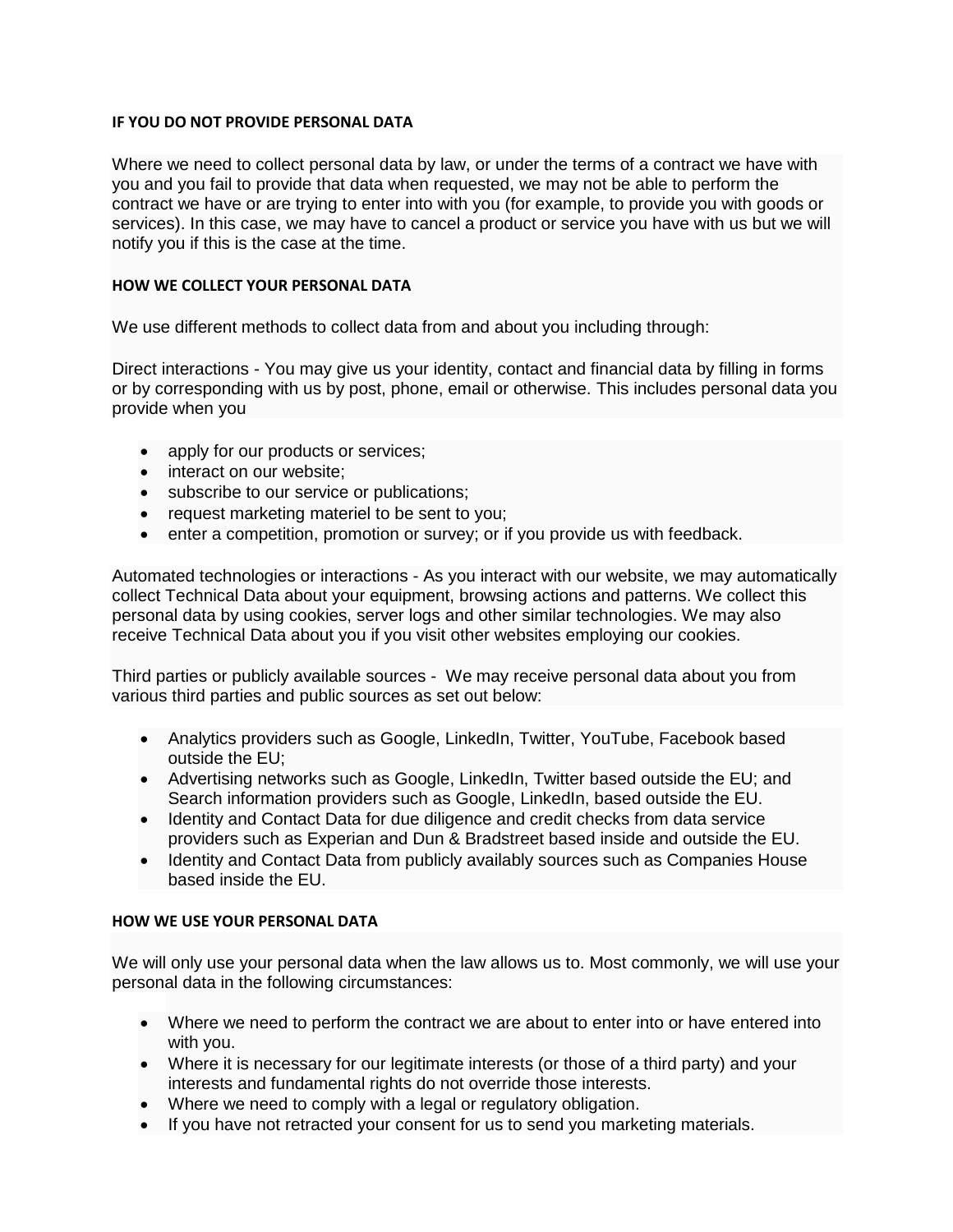#### **LAWFUL BASIS**

The following are the types of lawful basis that we will rely on to process your personal data.

Legitimate Interest - means the interest of our business in conducting and managing our business to enable us to give you the best service/product and the best and most secure experience. We make sure we consider and balance any potential impact on you (both positive and negative) and your rights before we process your personal data for our legitimate interests. We do not use your personal data for activities where our interests are overridden by the impact on you (unless we have your consent or are otherwise required or permitted to by law). You can obtain further information about how we assess our legitimate interests against any potential impact on you in respect of specific activities by contacting us.

Performance of Contract - means processing your data where it is necessary for the performance of a contract to which you are a party or to take steps at your request before entering into such a contract.

Comply with a legal or regulatory obligation - means processing your personal data where it is necessary for compliance with a legal or regulatory obligation that we are subject to.

Generally we do not rely on consent as a legal basis for processing your personal data other than in relation to sending direct marketing communications to you via email or text message. You have the right to withdraw consent to marketing at any time by contacting us. Where we do need to rely on consent we will provide a privacy notice that directly relates to the specific processing under consideration as part our request to process your personal data.

#### **PURPOSES FOR WHICH WE WILL USE YOUR PERSONAL DATA**

We have set out below, in a table format, a description of all the ways we plan to use your personal data, and which of the legal bases we rely on to do so. We have also identified what our legitimate interests are where appropriate.

Note that we may process your personal data for more than one lawful ground depending on the specific purpose for which we are using your data. Please contact us if you need details about the specific legal ground we are relying on to process your personal data where more than one ground has been set out in the table below.

| <b>Purpose/Activity</b>                                                                                                                                                                 | Type of data                                                                                           | Lawful basis for processing including basis of<br>legitimate interest                                                                                                                                                            |
|-----------------------------------------------------------------------------------------------------------------------------------------------------------------------------------------|--------------------------------------------------------------------------------------------------------|----------------------------------------------------------------------------------------------------------------------------------------------------------------------------------------------------------------------------------|
| To register you as a new<br>customer/supplier/third party representative<br>and keep your contact data up to date                                                                       | (a) Identity<br>(b) Contact                                                                            | Performance of a contract with you                                                                                                                                                                                               |
| To process and deliver/receive the order<br>including:<br>(a) Manage payments, deliveries fees and<br>charges<br>(b) Collect and recover money owed to us                               | (a) Identity<br>(b) Contact<br>(c) Financial<br>(d) Transaction<br>(e) Marketing and<br>Communications | (a) Performance of a contract with you<br>(b) Necessary for our legitimate interests (to recover<br>debts due to us)                                                                                                             |
| To manage our relationship with you which will<br>include:<br>(a) Notifying you about changes to our terms or<br>privacy policy<br>(b) Asking you to leave a review or take a<br>survey | (a) Identity<br>(b) Contact<br>(c) Profile<br>(d) Marketing and<br>Communications                      | (a) Performance of a contract with you<br>(b) Necessary to comply with a legal obligation<br>(c) Necessary for our legitimate interests (to keep our<br>records updated and to study how customers use our<br>products/services) |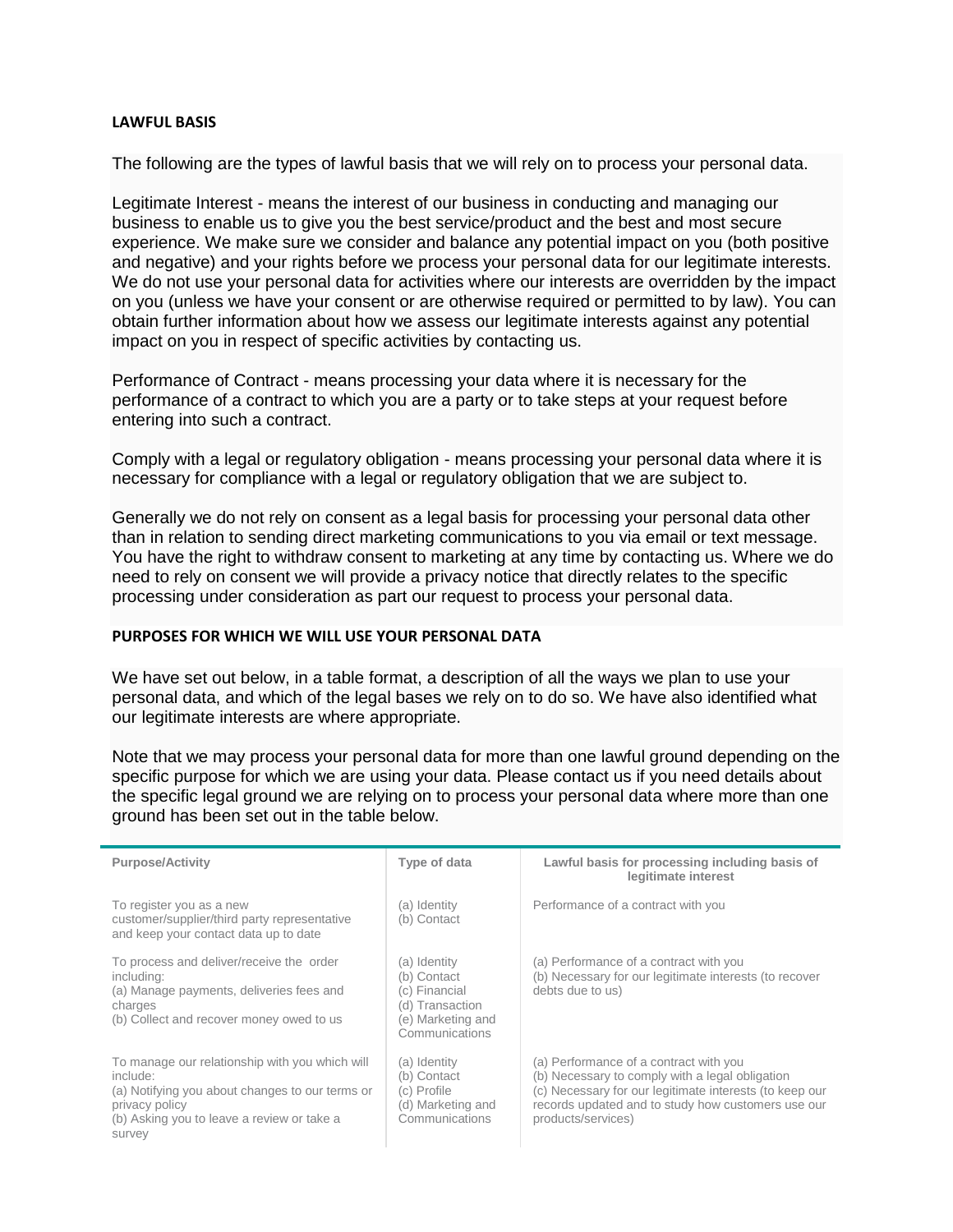| To enable you to partake in a prize draw,<br>competition or complete a survey                                                                                                    | (a) Identity<br>(b) Contact<br>(c) Profile<br>(d) Usage<br>(e) Marketing and<br>Communications                  | (a) Performance of a contract with you<br>(b) Necessary for our legitimate interests (to study<br>how customers use our products/services, to develop<br>them and grow our business)                                                                                                                  |
|----------------------------------------------------------------------------------------------------------------------------------------------------------------------------------|-----------------------------------------------------------------------------------------------------------------|-------------------------------------------------------------------------------------------------------------------------------------------------------------------------------------------------------------------------------------------------------------------------------------------------------|
| To administer and protect our business and<br>this website (including troubleshooting, data<br>analysis, testing, system maintenance, support,<br>reporting and hosting of data) | (a) Identity<br>(b) Contact<br>(c) Technical                                                                    | (a) Necessary for our legitimate interests (for running<br>our business, provision of administration and IT<br>services, network security, to prevent fraud and in the<br>context of a business reorganisation or group<br>restructuring exercise)<br>(b) Necessary to comply with a legal obligation |
| To deliver relevant website content and<br>advertisements to you and measure or<br>understand the effectiveness of the advertising<br>we serve to you                            | (a) Identity<br>(b) Contact<br>(c) Profile<br>(d) Usage<br>(e) Marketing and<br>Communications<br>(f) Technical | Necessary for our legitimate interests (to study how<br>customers use our products/services, to develop<br>them, to grow our business and to inform our<br>marketing strategy)                                                                                                                        |
| To use data analytics to improve our website,<br>products/services, marketing, customer<br>relationships and experiences                                                         | (a) Technical<br>(b) Usage                                                                                      | Necessary for our legitimate interests (to define types<br>of customers for our products and services, to keep<br>our website updated and relevant, to develop our<br>business and to inform our marketing strategy)                                                                                  |
| To make suggestions and recommendations to<br>you about goods or services that may be of<br>interest to you                                                                      | (a) Identity<br>(b) Contact<br>(c) Technical<br>(d) Usage<br>(e) Profile                                        | Necessary for our legitimate interests (to develop our<br>products/services and grow our business)                                                                                                                                                                                                    |

#### **MARKETING**

We strive to provide you with choices regarding certain personal data uses, particularly around marketing and advertising.

#### **PROMOTIONAL OFFERS FROM US**

We may use your Identity, Contact, Technical, Usage and Profile Data to form a view on what we think you may want or need, or what may be of interest to you. This is how we decide which products, services and offers may be relevant for you (we call this marketing). You will receive marketing communications from us if you have requested information from us or purchased goods or services from us or if you provided us with your details when you entered a competition or registered for a promotion and, in each case, you have not opted out of receiving that marketing.

#### **OPTING OUT**

You can ask us to stop sending you marketing messages at any time by following the opt-out links on any marketing message sent to you or by contacting us at any time.

Where you opt out of receiving these marketing messages, this will not apply to personal data provided to us as a result of a product/service purchase, warranty registration, product/service experience or other transactions.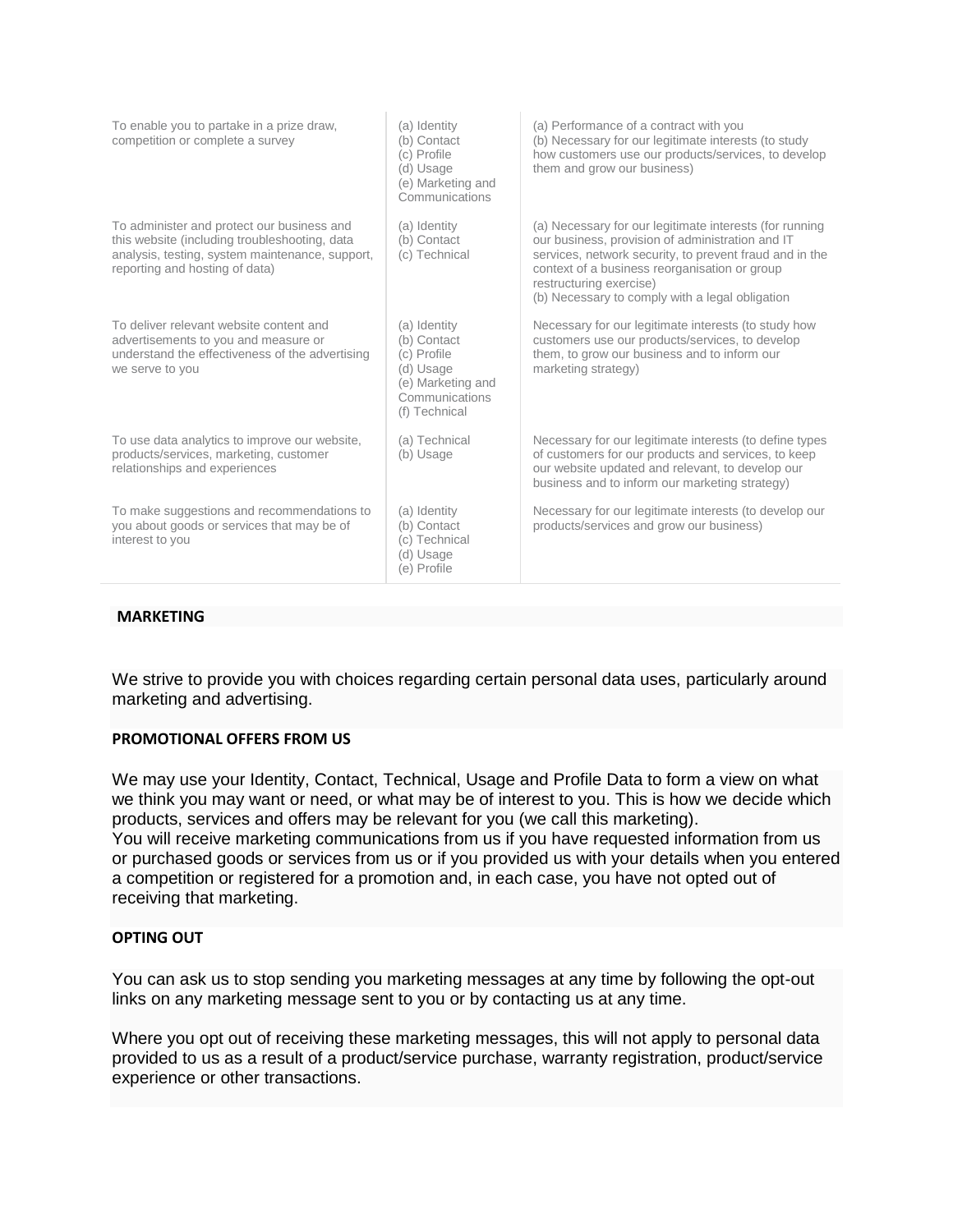## **COOKIES**

Our website uses cookies to distinguish you from other users of our website. This helps us to provide you with a good experience when you browse our website and also allows us to improve our site. For detailed information on the cookies we use and the purposes for which we use them see our Cookie policy.

#### **CHANGE OF PURPOSE**

We will only use your personal data for the purposes for which we collected it, unless we reasonably consider that we need to use it for another reason and that reason is compatible with the original purpose. If you wish to get an explanation as to how the processing for the new purpose is compatible with the original purpose, please contact us.

If we need to use your personal data for an unrelated purpose, we will notify you and we will explain the legal basis which allows us to do so.

Please note that we may process your personal data without your knowledge or consent, in compliance with the above rules, where this is required or permitted by law.

### **DISCLOSURES OF YOUR PERSONAL DATA**

We may share your personal information with any member of our group, which means our subsidiaries, our ultimate holding company and its subsidiaries, as defined in section 1159 of the UK Companies Act 2006.

We may have to share your personal data for the purposes set out in the table above with the parties set out below:

- INTERNAL THIRD PARTIES Companies in the EcoSUB Robotics Group and who provide system administration services and reporting.
- EXTERNAL THIRD PARTIES Service providers acting as processors based in U.S., who provide IT and system administration services.
- Professional advisers acting as processors or joint controllers including lawyers, bankers, auditors and insurers based in the United Kingdom, who provide consultancy, banking, legal, insurance and accounting services.
- HM Revenue & Customs, regulators and other authorities acting as processors or joint controllers based in the United Kingdom, for EcoSUB Robotics Ltd. who require reporting of processing activities in certain circumstances.
- Third parties to whom we may choose to sell, transfer, or merge parts of our business or our assets. Alternatively, we may seek to acquire other businesses or merge with them. If a change happens to our business, then the new owners may use your personal data in the same way as set out in this privacy notice.

We require all third parties to respect the security of your personal data and to treat it in accordance with the law. We do not allow our third-party service providers to use your personal data for their own purposes and only permit them to process your personal data for specified purposes and in accordance with our instructions.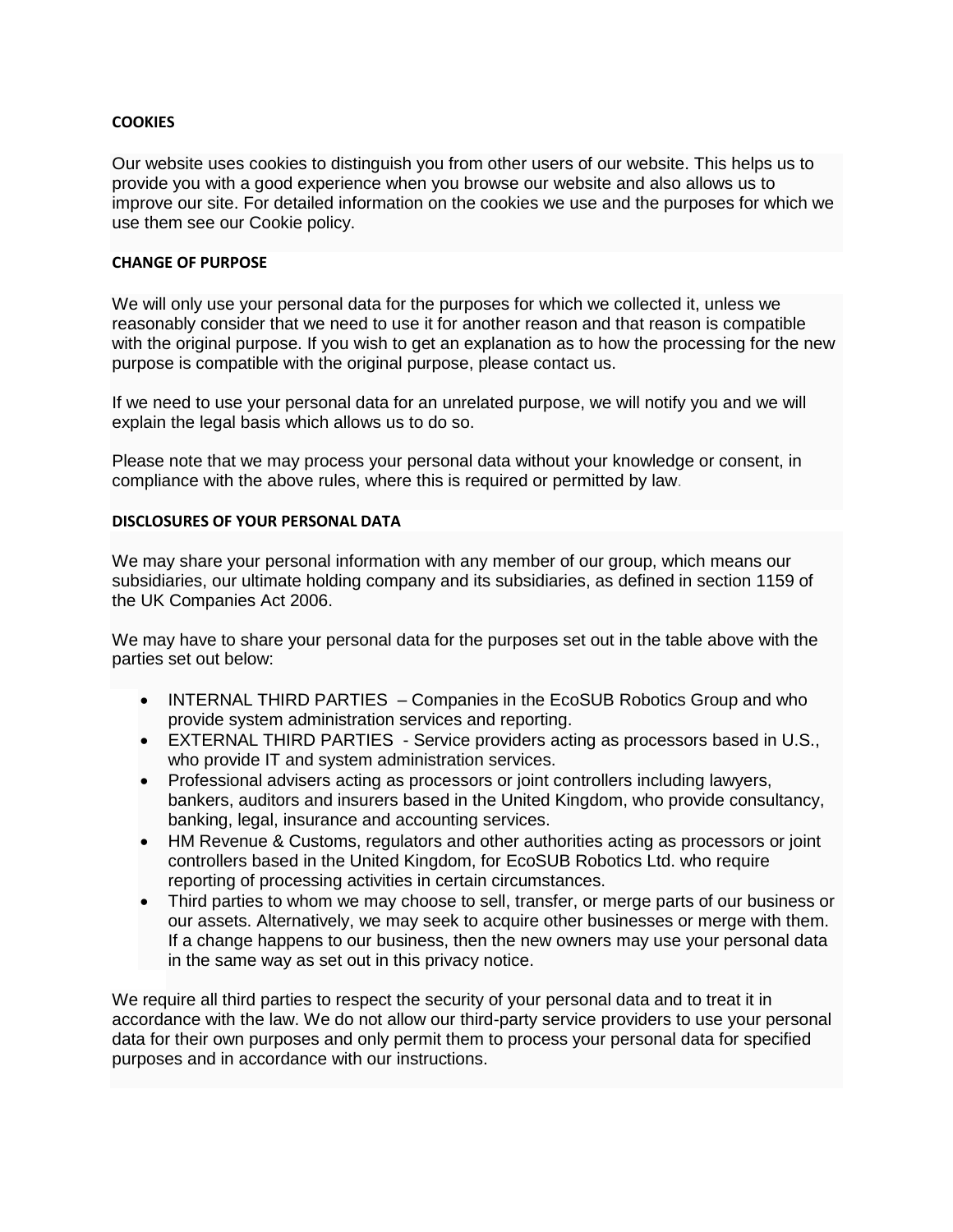#### **WHERE WE STORE YOUR PERSONAL DATA**

The data that we collect from you may be transferred to, and stored at, a destination outside the European Economic Area ("EEA") (SAGE Accounting Salesforce CRM and Constant Contact email processor). We will take all steps reasonably necessary to ensure that your data is treated securely and in accordance with this privacy policy.

Whenever we transfer your personal data out of the EEA, we ensure a similar degree of protection is afforded to it by ensuring at least one of the following safeguards is implemented:

- We will only transfer your personal data to countries that have been deemed to provide an adequate level of protection for personal data by the European Commission. For further details, see [European Commission: Adequacy of the protection of personal data](https://ec.europa.eu/info/law/law-topic/data-protection/data-transfers-outside-eu/adequacy-protection-personal-data-non-eu-countries_en)  [in non-EU countries.](https://ec.europa.eu/info/law/law-topic/data-protection/data-transfers-outside-eu/adequacy-protection-personal-data-non-eu-countries_en)
- Where we use certain service providers, we may use specific contracts approved by the European Commission which give personal data the same protection it has in Europe. For further details, see [European Commission: Model contracts for the transfer of](https://ec.europa.eu/info/strategy/justice-and-fundamental-rights/data-protection/data-transfers-outside-eu/model-contracts-transfer-personal-data-third-countries_en)  [personal data to third countries.](https://ec.europa.eu/info/strategy/justice-and-fundamental-rights/data-protection/data-transfers-outside-eu/model-contracts-transfer-personal-data-third-countries_en)
- Where we use providers based in the US, we may transfer data to them if they are part of the Privacy Shield which requires them to provide similar protection to personal data shared between the Europe and the US. For further details, see [European Commission:](https://ec.europa.eu/info/strategy/justice-and-fundamental-rights/data-protection/data-transfers-outside-eu/eu-us-privacy-shield_en)  EU-US [Privacy Shield.](https://ec.europa.eu/info/strategy/justice-and-fundamental-rights/data-protection/data-transfers-outside-eu/eu-us-privacy-shield_en)

Please contact us if you want further information on the specific mechanism used by us when transferring your personal data out of the EEA.

All information you provide to us is stored on our secure servers. Where we have given you (or where you have chosen) a password which enables you to access certain parts of our site, you are responsible for keeping this password confidential. We ask you not to share a password with anyone.

## **DATA SECURITY**

Unfortunately, the transmission of information via the internet is not completely secure. Although we will do our best to protect your personal data, we cannot guarantee the security of your data transmitted to our site; any transmission is at your own risk. Once we have received your information, we will use strict procedures and security features to try to prevent unauthorised access.

We have put in place appropriate security measures to prevent your personal data from being accidentally lost, used or accessed in an unauthorised way, altered or disclosed. In addition, we limit access to your personal data to those employees, agents, contractors and other third parties who have a business need to know. They will only process your personal data on our instructions and they are subject to a duty of confidentiality.

We have put in place procedures to deal with any suspected personal data breach and will notify you and any applicable regulator of a breach where we are legally required to do so.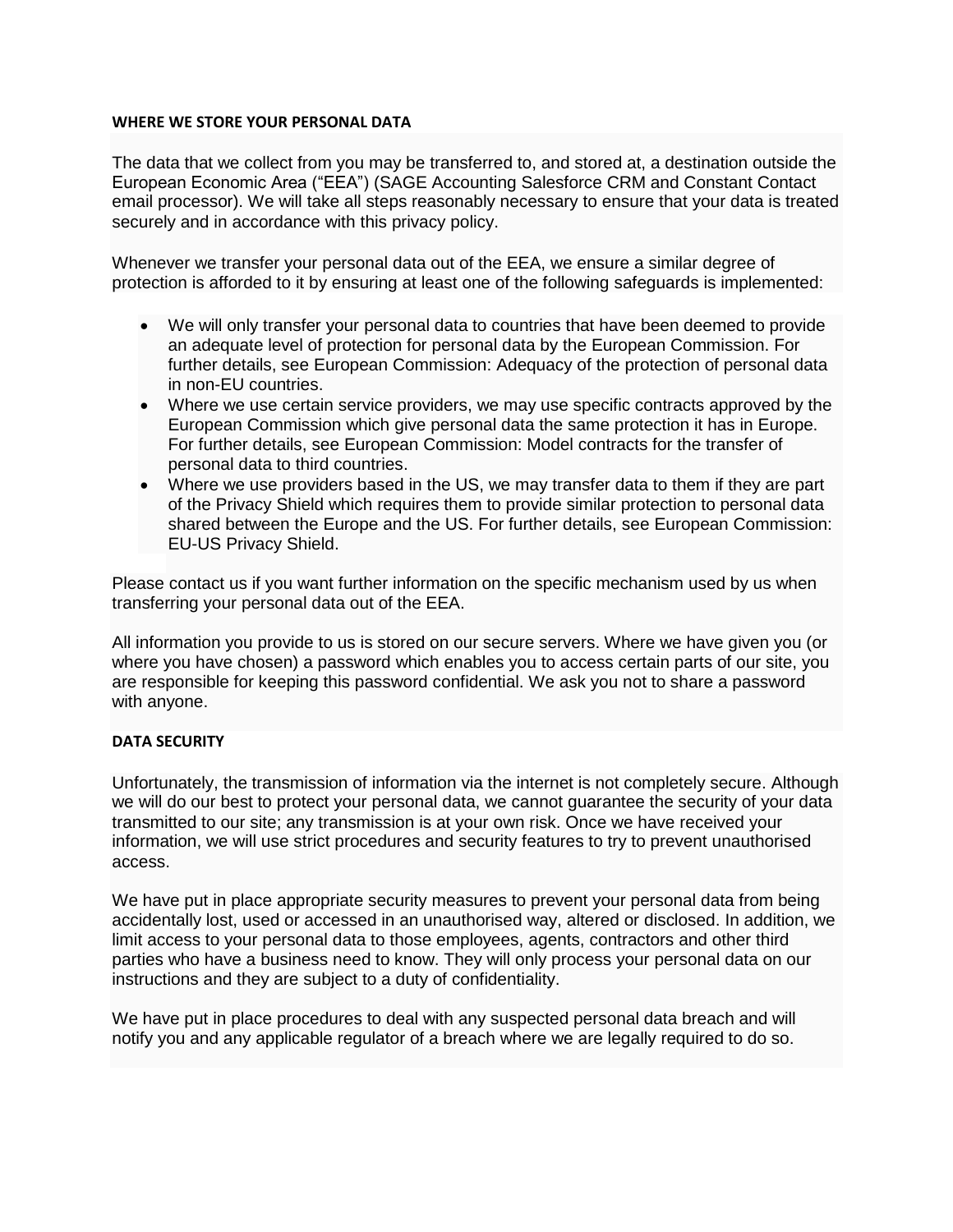## **DATA RETENTION**

#### **HOW LONG WILL YOU USE MY PERSONAL DATA FOR?**

We will only retain your personal data for as long as necessary to fulfil the purposes we collected it for, including for the purposes of satisfying any legal, accounting, or reporting requirements.

To determine the appropriate retention period for personal data, we consider the amount, nature, and sensitivity of the personal data, the potential risk of harm from unauthorised use or disclosure of your personal data, the purposes for which we process your personal data and whether we can achieve those purposes through other means, and the applicable legal requirements.

By law we have to keep basic information about our customers (including Contact, Identity, Financial and Transaction Data) for six years after they cease being customers for tax purposes.

In some circumstances you can ask us to delete your data: see Request erasure below under 'Your Legal Rights' for further information.

In some circumstances we may anonymise your personal data (so that it can no longer be associated with you) for research or statistical purposes in which case we may use this information indefinitely without further notice to you.

#### **YOUR LEGAL RIGHTS**

You have the right to ask us not to process your personal data for marketing purposes. You can exercise your right at any time to prevent such processing by contacting us.

Under certain circumstances, you have rights under data protection laws in relation to your personal data.

#### **You have the right to:**

- Request access to your personal data (commonly known as a "data subject access request"). This enables you to receive a copy of the personal data we hold about you and to check that we are lawfully processing it.
- Request correction of the personal data that we hold about you. This enables you to have any incomplete or inaccurate data we hold about you corrected, though we may need to verify the accuracy of the new data you provide to us.
- Request erasure of your personal data. This enables you to ask us to delete or remove personal data where there is no good reason for us continuing to process it. You also have the right to ask us to delete or remove your personal data where you have successfully exercised your right to object to processing (see below), where we may have processed your information unlawfully or where we are required to erase your personal data to comply with local law. Note, however, that we may not always be able to comply with your request of erasure for specific legal reasons which will be notified to you, if applicable, at the time of your request.
- Object to processing of your personal data where we are relying on a legitimate interest (or those of a third party) and there is something about your particular situation which makes you want to object to processing on this ground as you feel it impacts on your fundamental